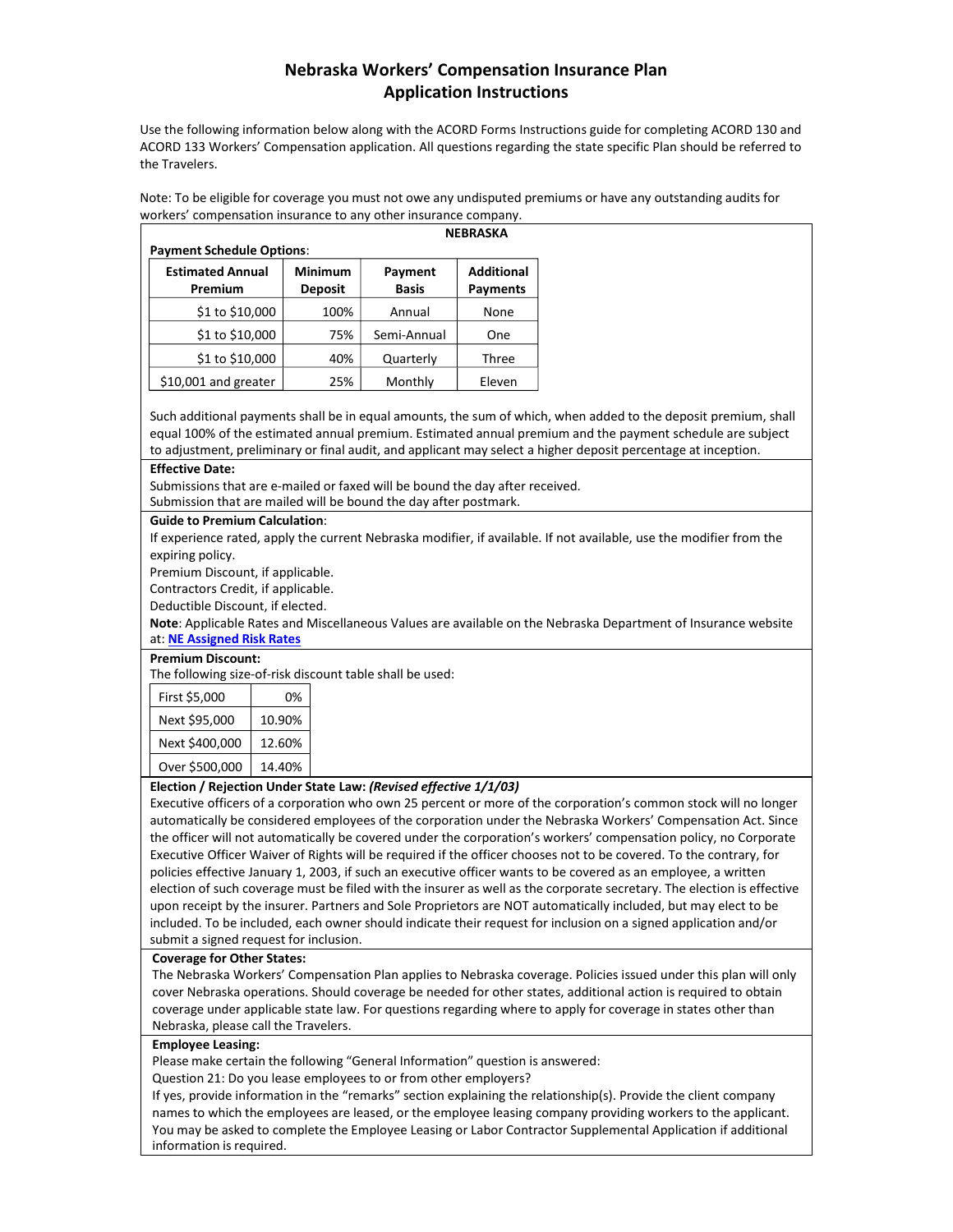# **Nebraska Workers' Compensation Insurance Plan Application Instructions**

#### **Safety Committee Required:**

Prior to binding coverage, the applicant must provide written confirmation of its existing safety committee as required by Section 44-3,158.

**Note:** Safety Committee Acknowledgement of Requirements Form may be downloaded from the Nebraska Department of Insurance website at: **Safety Committee [Acknowledgement](https://doi.nebraska.gov/sites/doi.nebraska.gov/files/doc/nebraska-safety-requirements.pdf) of Requirements Form**

#### **Premium Financing:**

If premium is financed, please forward the executed finance agreement and/or valid power of attorney, along with the application. Please note financed premium is required prior to binding.

#### **Applicant Information:**

Please provide a complete mailing address, telephone number, and email address (if applicable). Also provide the Federal Employers Identification Number (FEIN) or Social Security Number. Additionally, please provide Inspection, Accounting and Claims information contact Names and Numbers. (Refer to "General Information" section). **Please note: A physical Nebraska location address is required to bind coverage.**

## **Producer Information:**

Please provide a complete mailing address, telephone number, and email address (if applicable). Also provide your License number, Federal Employers Identification Number (FEIN) or Social Security Number. If you have a non-resident Nebraska license, please submit it along with the application.

## **Application Submission:**

A complete ACORD 130 and ACORD 133 Workers' Compensation Application, required premium or deposit premium, confirmation of Safety Committee must be received prior to binding coverage.

In addition, if the following information is missing from the application, the requested effective date may be impacted and the application and deposit may be returned:

# ACORD 130:

- o Physical location in the state of Nebraska
- o Original signature of the officer / owner and the insurance producer
- o Company's phone number
- o Company's Federal Employer's Identification Number (FEIN)
- o Rating information: Class code(s); Estimated Annual Remuneration / Payroll, Rate; and Estimated Annual Manual Premium
- o Premium Calculation (Nebraska Quick Quote tool may be used to assist in calculating the premium Attaching a Quick Quote calculation is recommended but not required)
- o Prior Carrier Information / Loss History
- o Nature of Business / Description of Operations

ACORD 133

- o Section 22. Must indicate 2 carrier declinations.
- o Original signature of the officer / owner and the insurance producer

#### **Certificates of Insurance**

Producers are authorized to issue certificates of workers' compensation insurance when all of the following conditions exist:

- o The certificate is issued only on the standard ACORD form
- o The certificate is issued only for operations listed in 3.A. of the Information Page
- o The policy terms are unchanged
- o The certificate holder is not extended any greater rights than the insured

A copy of each certificate issued is required to be provided to the carrier.

Certificates may also be requested through the Travelers Residual Market Customer Portal or MyTravelers. **Binding Coverage:**

**Email:** [MWCP@travelers.com](mailto:MWCP@travelers.com) Attn: Nebraska New Business

**Fax:** 844-335-7825 Attn: Nebraska New Business

*IMPORTANT:* **WHEN FAXING OR E-MAILING COMPLETED & SIGNED APPLICATIONS, WE WILL CALL YOU TO PROCESS A CHECK-BY-PHONE FOR THE DOWN PAYMENT. PLEASE PROVIDE THE CONTACT NAME & PHONE NUMBER FOR THE PAY-BY-PHONE.**

*Mail: (A check for payment must accompany the submission.) Regular Mail: Overnight Mail: Travelers – Nebraska WCIP Travelers – Nebraska WCIP Document Manager RMD P.O. Box 5600 300 Windsor St Hartford, CT 06102-5600 Hartford, CT 06120 Fax: 844-335-7825 Fax: 844-335-7825*

Deposit premium checks should be made payable to: Travelers Property Casualty Company of America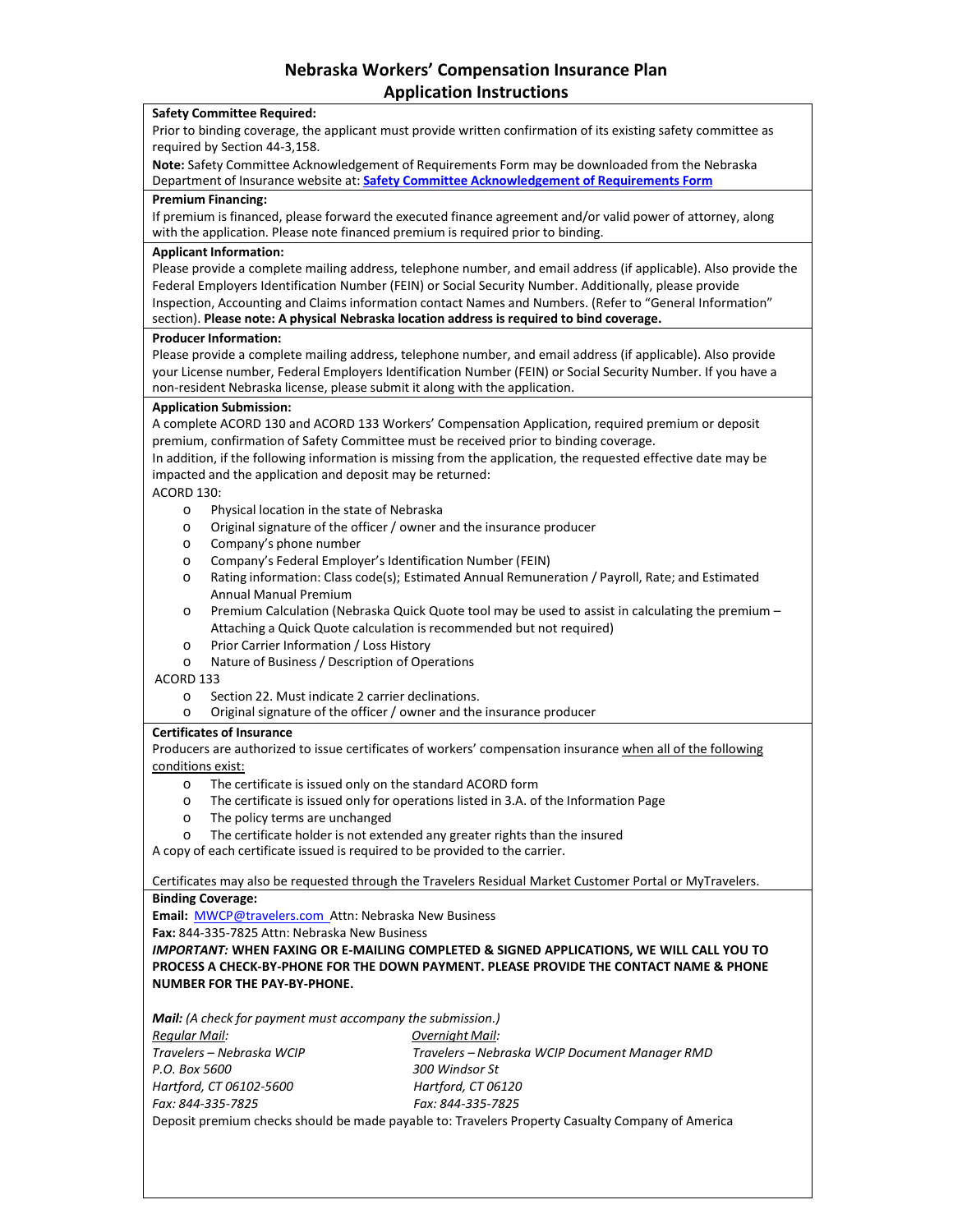**Tools available for producers:** 

# **1) Nebraska Quick Quote**

The Quick Quote is an easy and convenient online tool to assist you with calculating premiums for Nebraska Assigned Risk new business.

Access to the Nebraska Quick Quote is provided upon receipt of the Nebraska Quick Quote Application, which can be obtained by contacting the Nebraska Workers Compensation Plan at 800-842-9346 or b[y email.](mailto:MWCP@Travelers.com) Call or email if you have questions about this tool.

Producers may access the Quick Quote system via the Customer Portal and have the option to submit ACORD applications electronically as well as by email (MWCP@Travelers.com), fax or standard mail.

# **2) Travelers Residual Market Customer Portal**

Travelers' Online Residual Market Customer Portal is designed specifically for customers in the residual market to link directly to Travelers' online tools. The Customer Portal streamlines the new business application process and provides easy-to-use functions allowing producers and policyholders to conduct business 24/7. Customers have the ability to request certificates, loss runs, submit policy change requests, and access rules and procedures for the Nebraska Workers Compensation Insurance Plan. Travelers Online Residual Market customer portal located at: www.Travelers.com/Center/AssignedRiskWorkCompMO

# **3) MyTravelers**

RMD Customers have the ability to register and access *MyTravelers®* for Business.

*MyTravelers®* for Business is a web-based tool which brings together several self-service capabilities for customers to manage many aspects of their Travelers business. For example, customers can view policies, generate loss runs, request Certificates of Insurance, access ExpressPay, access the Premium Audit portal and take advantage of the Risk Control portal and tools. Customers can register by using this link:<https://www.travelers.com/register> .

Please note that NE WCIP policies will be serviced from the Travelers Field Office in St. Louis, MO.Travelers Property Casualty Company of America Customer Service: (800) 842-9346 FAX number: (844) 335-7825